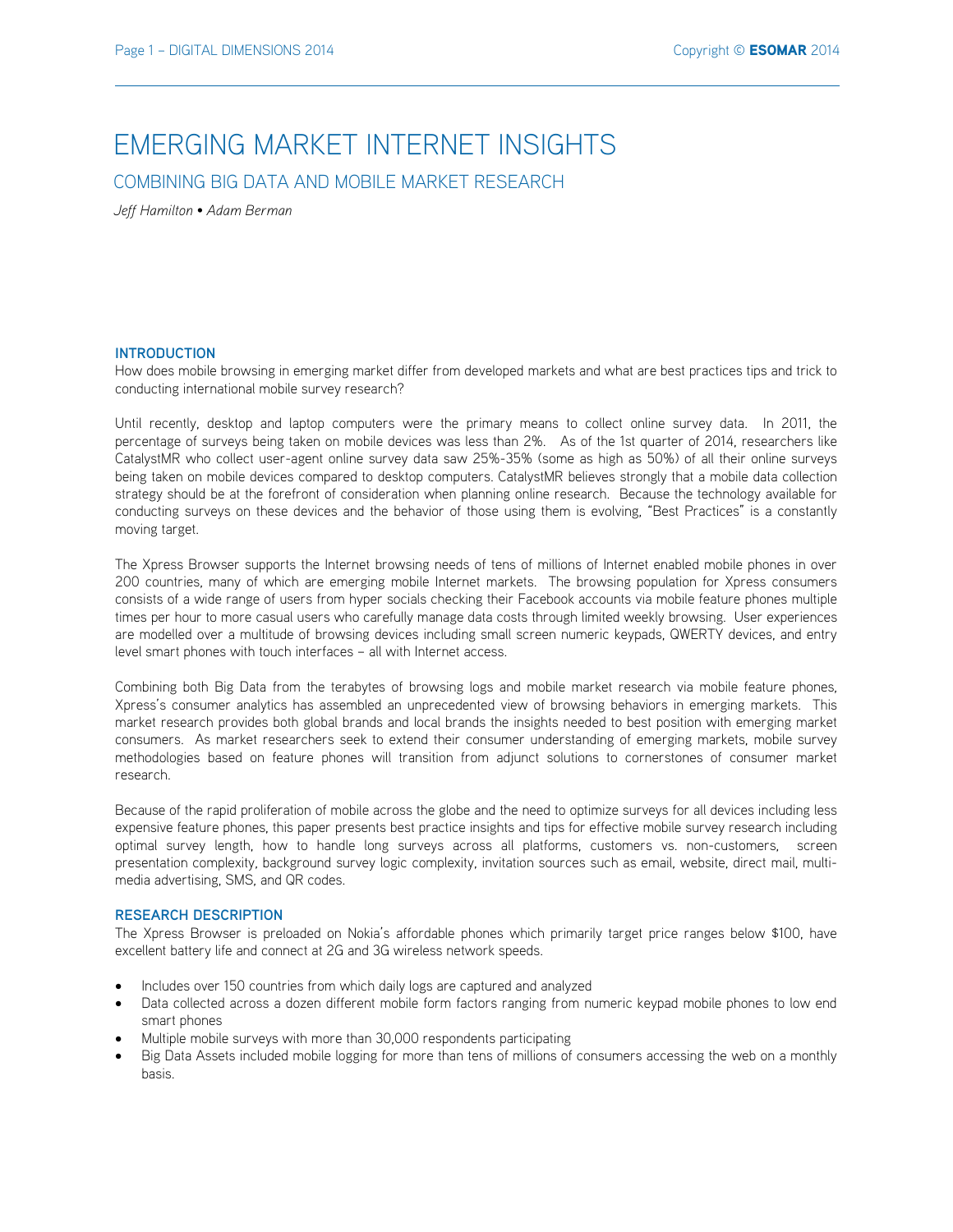Mobile services surveys were launched in native languages in ten emerging markets. Over 10,000 consumers from India, Indonesia, Brazil, Nigeria, Pakistan, Egypt, South Africa, Mexico, Viet Nam and Russia responded to the Xpress survey to share how the Internet was influencing their lives. Consumers were presented a link through the mobile browser titled "Take a Survey" without any indication of the survey topic. Consumers self-identified themselves by frequency of Internet use, age, and employment status.



# **FIGURE 1. FREQUENCY OF INTERNET ACCESS**

#### **FIGURE 2. AGE DEMOGRAPHIC**



# **FIGURE 3. EMPLOYMENT STATUS**



Respondents used a wide variety of mobile phones to take the survey, leveraging the researchers' ability to design a survey that would successfully render across 15 different mobile phone models ranging from simple numeric keypad devices with relatively small screens like the Nokia 110 to QWERTY style keyboard phones to full touch devices like the Nokia Asha 501. The majority of devices were limited to 2G Internet connection without wifi.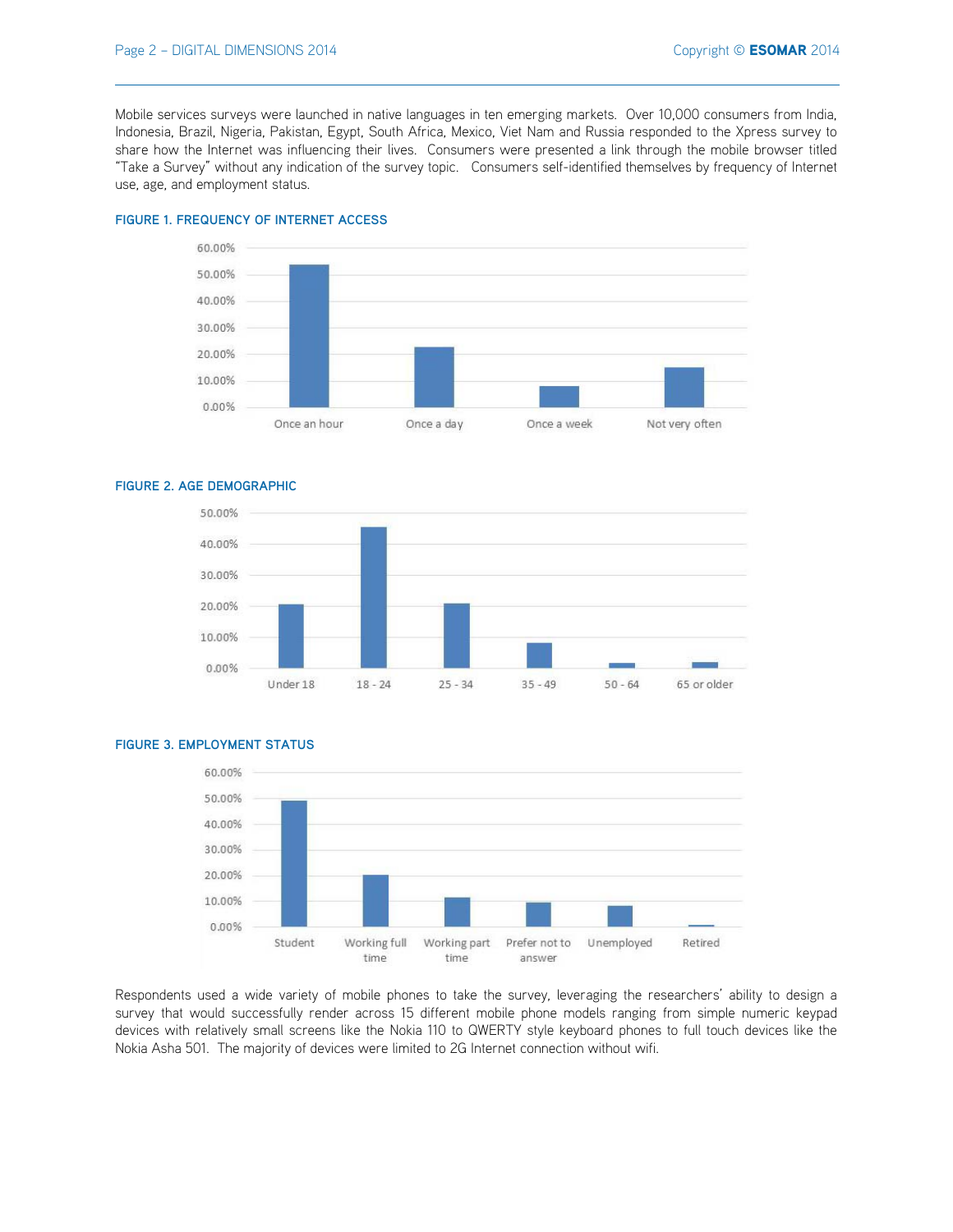#### **FIGURE 4. SURVEY RESPONDENTS BY DEVICE TYPE**



The results of the survey revealed a remarkably savvy group of consumers whose primary engagement with the Internet occurred through mobile devices. Unlike many developed markets where Internet engagement evolved from the PC, our emerging market respondents rarely used anything but their mobile as an access point to the Internet.



# **FIGURE 5. IN THE LAST WEEK, WHAT DEVICE DID YOU USE MOST OFTEN TO ACCESS THE INTERNET?**

However lack of multiple devices especially PC did not deter consumers from engaging with the Internet through a full suite of Internet based services. Search and chat proved to be two of the most popular services enjoyed on Internet capable feature phones. Despite technical constraints (many of the devices are not capable of real time streaming protocol) and connections speeds often limited to 2G networks, consumers expressed a high affinity for video content through the mobile device, even on the phones with little memory to support anything but a small 3gp video file. The most undeveloped opportunity for increased consumer engagement is in cloud storage, with less than 22% of consumers engaging with a cloud storage service.



#### **FIGURE 6. SERVICES USAGE**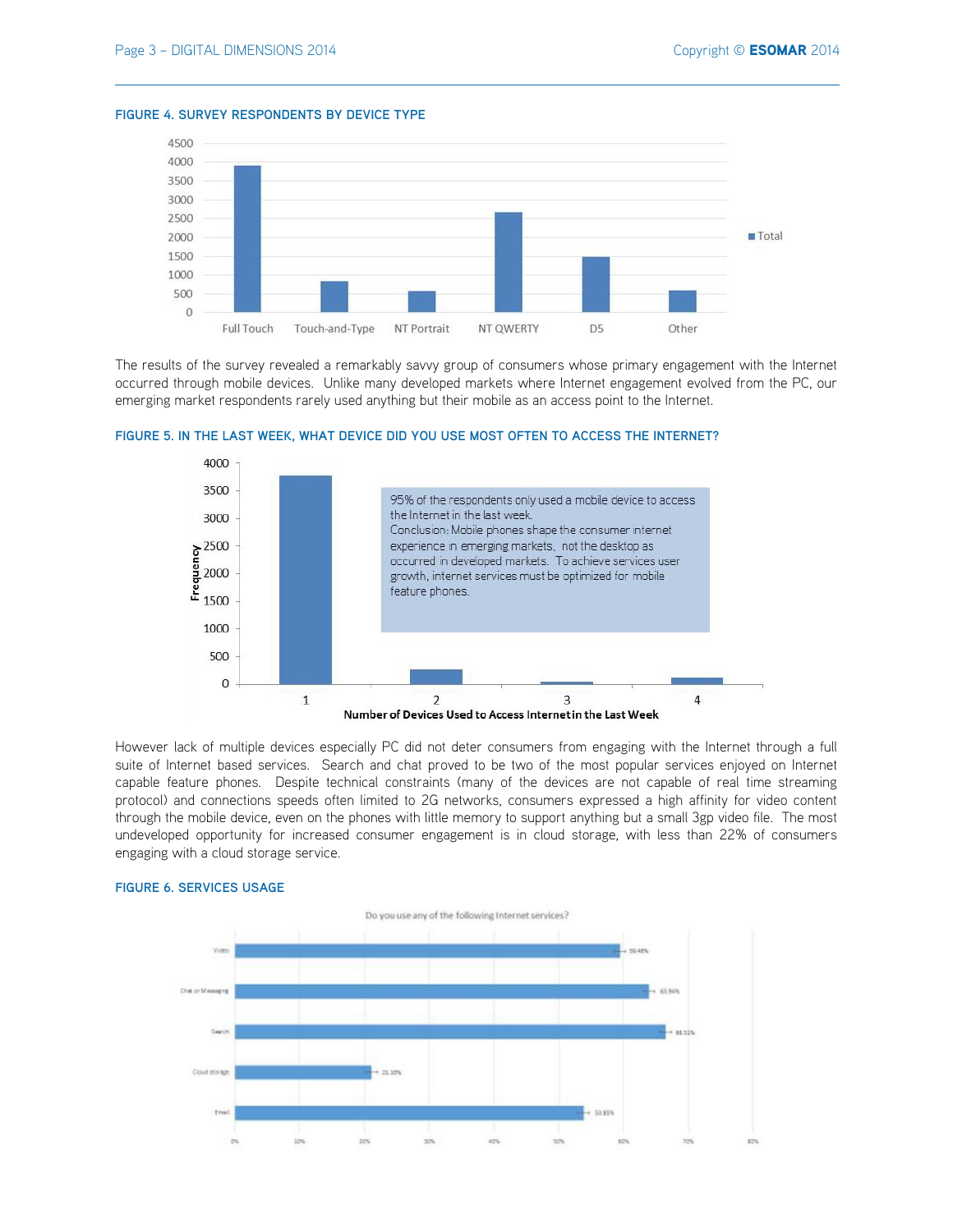Operator plans and country culture play an important role in shaping consumer engagement with Internet services. Countries with the highest cost of data such as Nigeria and South Africa experienced the lowest participation in video services and were strong in low data applications like Internet based chat. The highest level of social interaction occurred in Mexico and Brazil where chat services ranked as the most frequently used Internet service. Pakistan, where data rates are relatively low, exhibits the highest affinity for Internet based video.



#### **FIGURE 7. SERVICES WITHIN COUNTRIES**

Facebook's recent acquisition of WhatsApp along with an extensive reach into many emerging markets ensures that the social site will be a leading provider of chat and messaging.



#### **FIGURE 8. WHICH CHAT OR MESSAGING SERVICE PROVIDER DO YOU USE MOST OFTEN ON YOUR MOBILE PHONE?**

Facebook may be eyeballing more than just chat leadership. While Google has become synonymous with search in emerging markets, over 15% of survey respondents indicated that Facebook was the best search service for mobile phones.



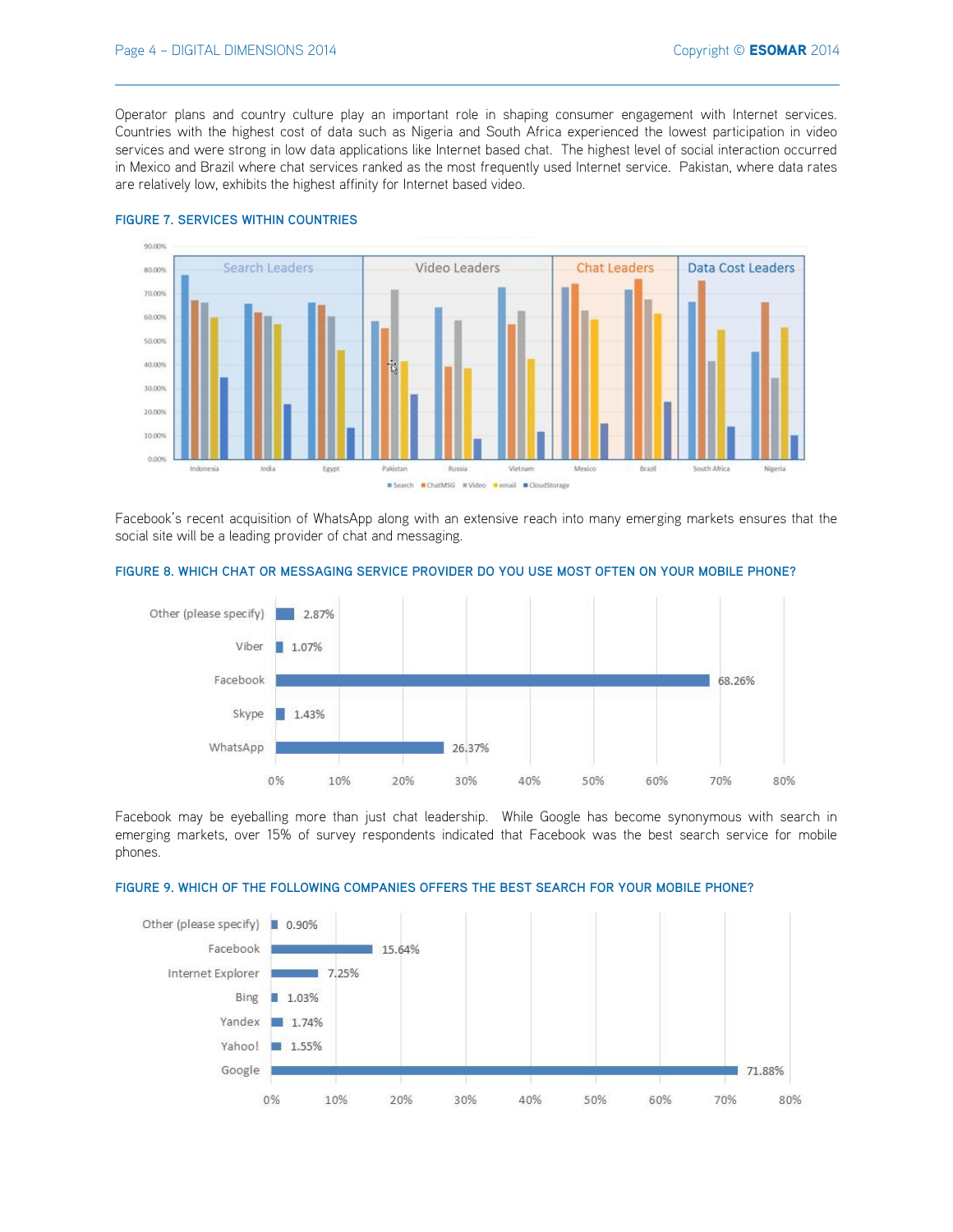Although not nearly as prevalent an Internet service in emerging markets as it is in developed countries, email remains an important Internet service. Google holds a dominant position with Yahoo!, the only significant challenger for email service.





Google's clear lead in Internet services such as search and email extends to video as well. Despite many devices lacking the codec capable of decoding stream video, YouTube is a clear leader in providing video content. Xpress Browser worked with YouTube to define a modified video playback technology called download and play that provides consumers an opportunity to temporarily download some YouTube video content for viewing on the mobile feature phone.

# **FIGURE 11. MOST PREFERRED MOBILE VIDEO SERVICE**

Which video service provider do you use most often on your phone?



As mentioned earlier cloud storage remains a relatively undeveloped opportunity in the emerging markets. Again Google has obtained an enviable position with the more savvy Internet consumers using the Google drive to store content.



**FIGURE 12. WHICH CLOUD STORAGE SERVICE PROVIDER DO YOU USE MOST OFTEN ON YOUR MOBILE PHONE?**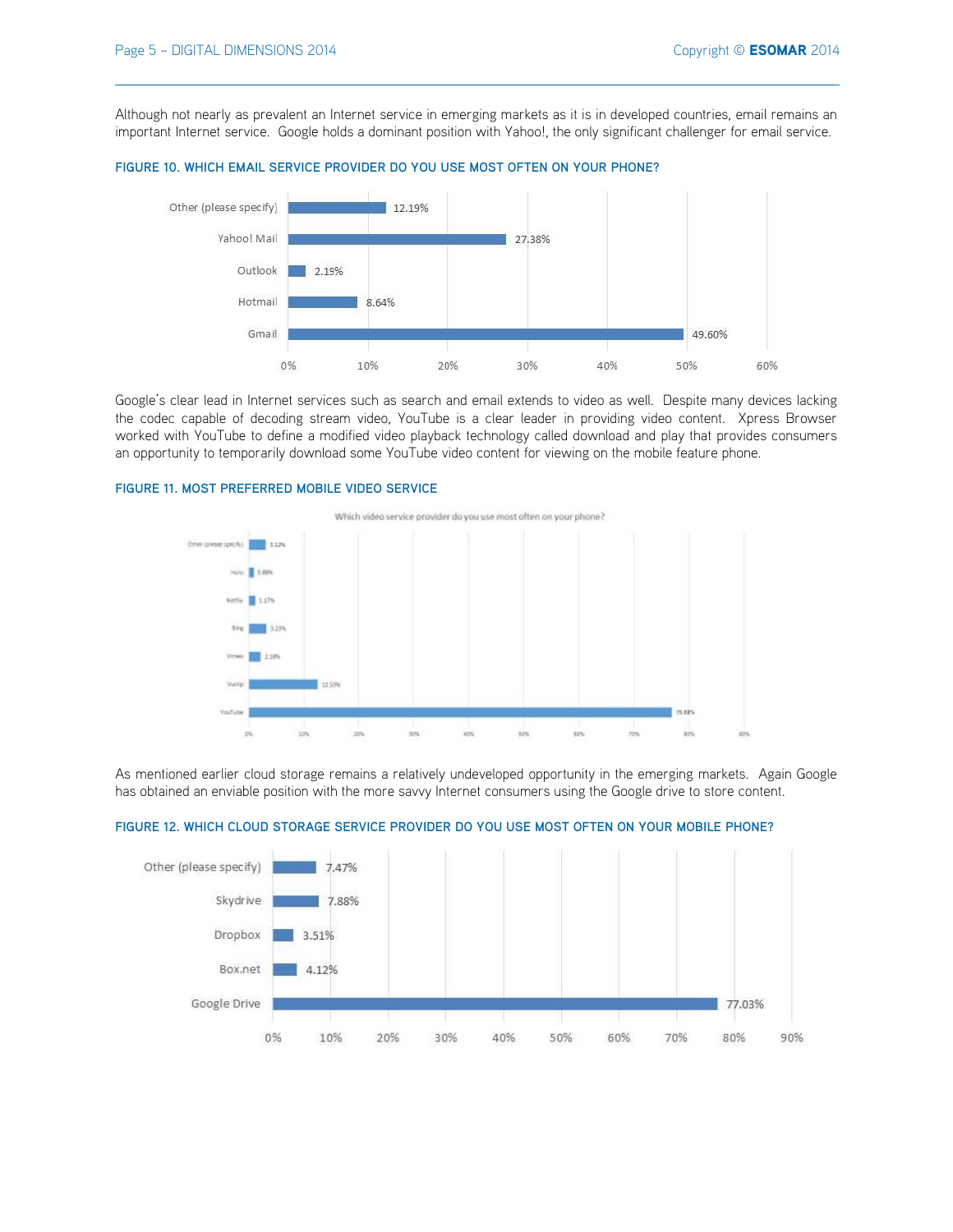For market researchers seeking to better understand consumer desires in emerging markets, few methodologies can produce the depth and reach of surveys conducted through mobile phones. Contrary to the experience in developed countries, mobile is the primary access point for the Internet and as such has shaped the emerging market consumers in a fundamentally different way. The highly engaged mobile Internet consumer in emerging markets remains a largely untapped opportunity that combines an intimate consumer connection available all hours of the day with a big data breadth of response that will fundamentally redefine market research in emerging markets.



# **FIGURE 13. MOBILE SURVEY INSIGHTS & BEST PRACTICES**

| w            |  |
|--------------|--|
| ×<br>۰.<br>۰ |  |

| A CatalystMR Survey                     | CATALYSTMR<br>literaturerig institut lessanch skila sids marketing assistant |
|-----------------------------------------|------------------------------------------------------------------------------|
| $-116$                                  |                                                                              |
| How often do you shop for cereal!       |                                                                              |
| ci Cince or less per month.             |                                                                              |
| $\pm$ 2 - 3 times per month.            |                                                                              |
| $= 4 - 5$ times per month.              |                                                                              |
| c: 6 or more times per month.           |                                                                              |
| How often do you shop for weader?       |                                                                              |
| - Once or less per month.               |                                                                              |
| $\pm$ 2 - 3 times per month.            |                                                                              |
| in 4 - 5 terms per month.               |                                                                              |
| - 6 or more times per month.            |                                                                              |
|                                         | <b>Continue</b> (e)                                                          |
| Continuations and a trap is mixed Asian | Cytatauren in dirty in All Market Reported                                   |
|                                         |                                                                              |
| <b>DOM: N</b>                           |                                                                              |
|                                         |                                                                              |

## **FIGURE 14. SMARTPHONES VS. FULL FEATURE INTERNET ACCESSIBLE PHONES**

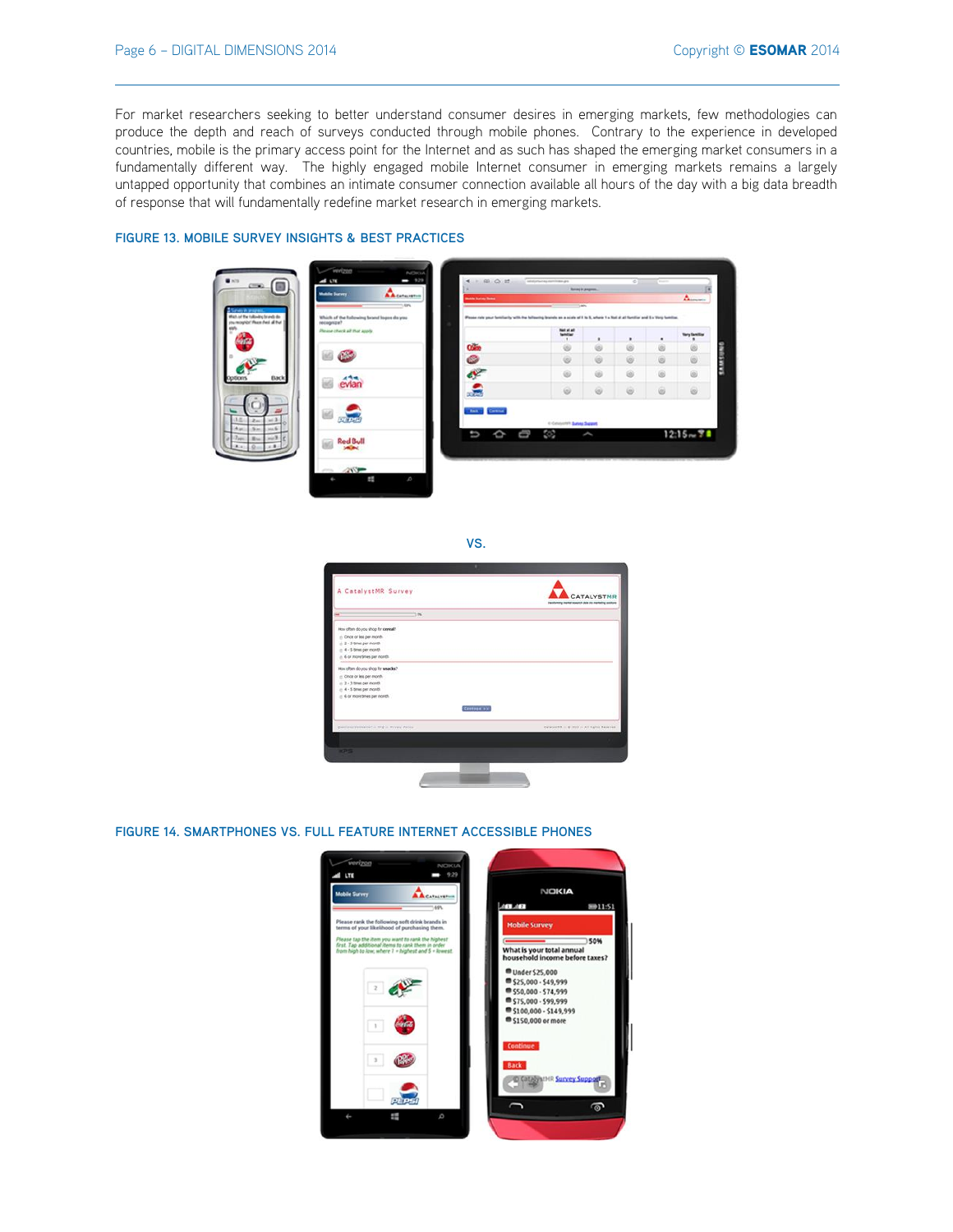O

For data collection within the U.S., consideration for feature phones (or non-smart web-enabled devices) is not crucial because of dropping market share and consumer behavior differences. In the U.S., consumers with non-smart Internet accessible phones tend not to surf the web or make purchases on their feature web enabled phones as compared to those with smartphones like the iPhone, Android or Microsoft supported phones. In regions of the world such as Asia Pacific and Latin America, phone usage including Internet surfing and online purchasing with feature phones now exceeds that of smartphones and tablets. In these regions and most parts of the world with the exception of Europe and North America, consumers surf the web on feature phones.

Because international smartphone adoption over feature phones has not been as rapid in these parts of the world due to cultural and economic differences, surveys being conducted there should also be optimized for simpler full feature phones. For many countries, this means that surveys, especially customer and national rep surveys, need to be optimized for desktops, smartphones as well as less expensive feature phones.

However there is another fact to consider when optimizing your surveys for mobile vs. desktop. When research is conducted with non-panel respondents, 25%-35% of respondents take online surveys on their mobile device, while we only see 5%-15% of panel respondents taking online surveys on their mobile device. It is our opinion that for the time being, panel respondents are conditioned to take surveys on desktop computers if they own one or regularly access a desktop computer at an Internet café, library, school, etc. However, because of new recruiting methodologies, more survey software technology becoming platform agnostic and consumers' rapid adoption of mobile only Internet access, we feel that while slower to catch up, panelists will continue to migrate toward mobile as to access online survey.

## **BEST PRACTICES IN MOBILE SURVEY RESEARCH**

When conducting online surveys that are optimized for mobile, there many factors to consider, such as survey length, screen space, text length, question types, survey logic, invitations and recruiting sources. Each of these individual and combined should be considered while you consider project scope.



#### **FIGURE 15. WHEN TO SCALE DOWN THE QUESTIONS ASKED IN MOBILE VS. DESKTOP**

If your survey length is in excess of 15 minutes, consideration should be given to limit the number of questions asked on mobile devices. To avoid respondent fatigue and higher than usual dropout rates on mobile devices, CatalystMR suggests asking only the core questions of mobile respondents (again, this can be done through survey logic which looks at the respondent's user agent data). It is wise to consider, for example, if you have a battery of questions asking respondents to rate their satisfaction on 15 items, consider asking only 10 of the most important items of mobile respondents. Or, perhaps rotate blocks of attributes so that all attributes are rated by a subset of respondents. This way all attributes are rated while cutting down the average length of interview.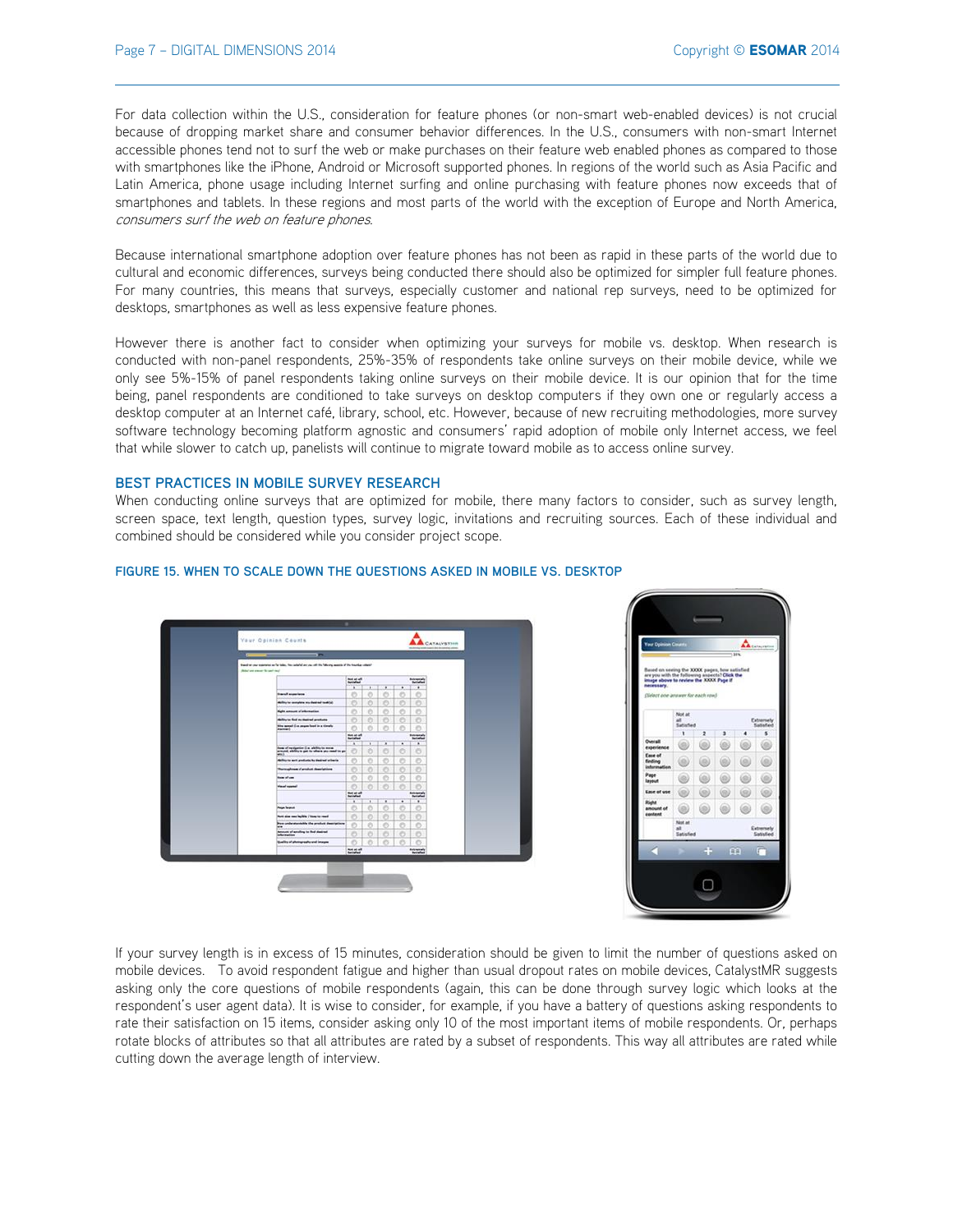#### **SURVEY DESIGN: QUESTION TYPES, SETUP, AND LOGIC**

- 1. Scale questions should be limited to 5 points or 7 points at most. Ten point scale questions take up too much screen real estate and therefore require scrolling left/right or pinching a mobile screen's viewable area so small that the screen presentation causes the question to be difficult to work with. With that said, if you have established a 10 point scale as a scale norm previously, not to worry. Ten point scales do fit to screen ultimately; the scale presentation is just smaller if the respondent pinches the screen to see the entire scale question.
- 2. More on scale questions. Try to limit the amount of text on each attribute. Overly wordy attribute text takes up more valuable screen real estate and increases the need for scrolling.

#### **FIGURE 16.**



- 3. Ranking questions are fully functional on smartphones and tablet devices, however on feature phones, ranking questions require a different programming setup. Once again, just keep in mind that overly wordy text or too many items to rank can make the page too complex visually for smaller screen sizes. On smartphones, always consider that longer questions will require vertical scrolling which makes those questions more difficult to navigate.
- 4. Other question types including numeric, radio (single response), checkbox (multiple response), text, and pulldown work perfectly on smartphones and tablets.
- 5. To minimize scrolling, the best practice is to program one question per screen, except in rare cases where wording and a short response list allow for two questions.
- 6. Survey logic: Any survey logic available in an online survey is similarly available in a mobile survey whether the logic is complex skip or rotate patterns; quota or segmentation algorithms; data piping or rich content presentation, etc.
- 7. One survey engine Platform Agnostic: For desktop, smartphone and feature phone optimized survey use only one survey software engine. One survey should be able to run with a single data set on all platforms. Not only does this centralize data collection thus reducing costs and errors, it also enables you to track user agent data such as device type to drive survey logic with a single survey optimized for all devices, the survey logic can be driven by the device accessing the survey.

# **DEVICE INFORMATION**

Many data points are captured automatically from the user's devices. We report this data back to our client in a digestible and easily understood format.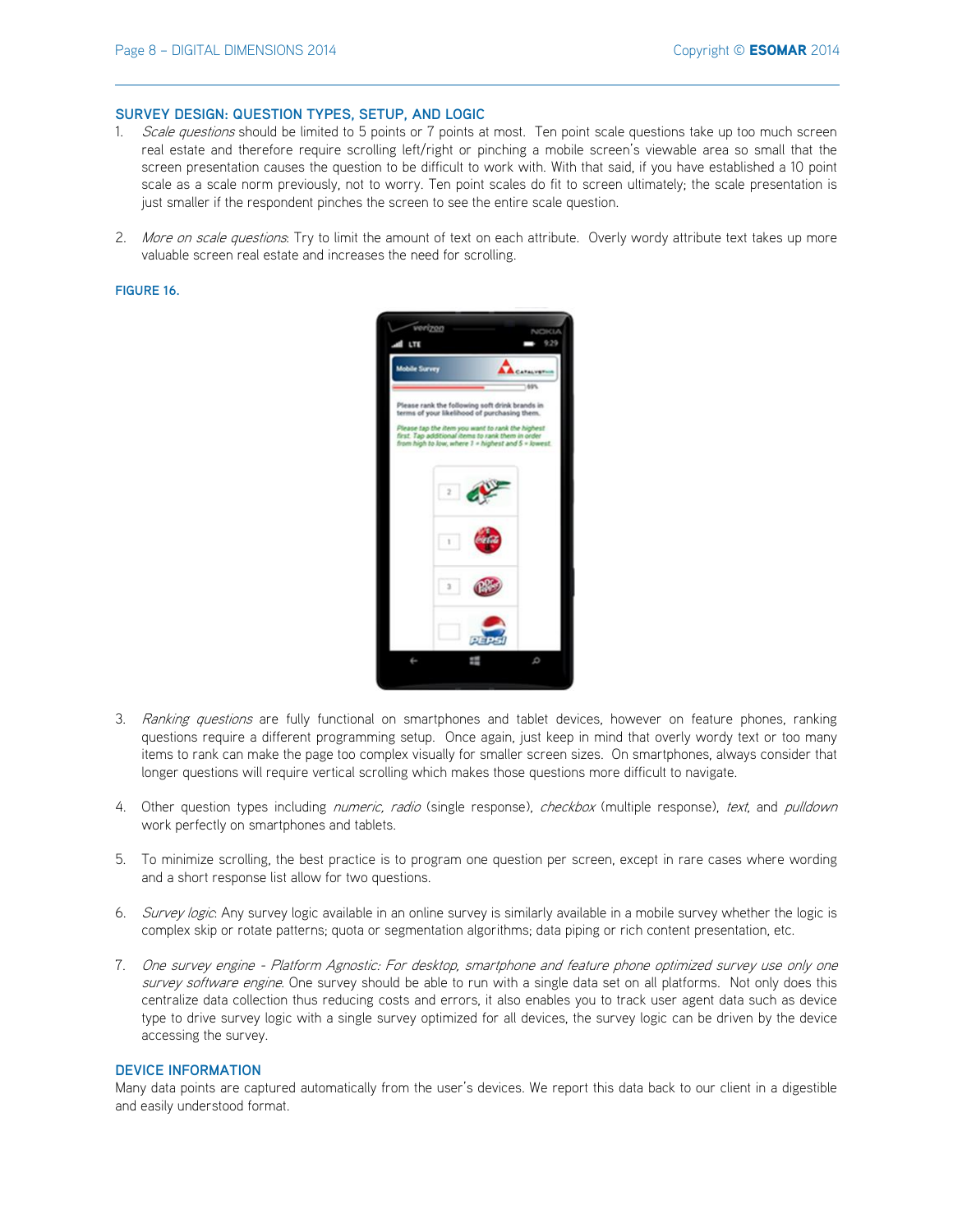#### **FIGURE 17.**

|                                                                                                                                                                                                       |                                 | NOICIA         |   |      |                              |                                                                                                                                                                   |               |
|-------------------------------------------------------------------------------------------------------------------------------------------------------------------------------------------------------|---------------------------------|----------------|---|------|------------------------------|-------------------------------------------------------------------------------------------------------------------------------------------------------------------|---------------|
|                                                                                                                                                                                                       |                                 | 4 <sup>1</sup> | п |      | $- 1520$                     |                                                                                                                                                                   |               |
| <b>Four Delmon Come</b>                                                                                                                                                                               |                                 |                |   |      | <b>VISA</b>                  |                                                                                                                                                                   |               |
|                                                                                                                                                                                                       |                                 |                |   | 1876 |                              | $\sum_{i=1}^{n}$<br><b>GARBER T.</b><br><b>REOVAIR</b><br>$\leftarrow$<br>6. http://catalystsurvey.com/index.pro<br>Ð<br>$\mathbf{C}$<br><b><i>RAWAYAWARA</i></b> | Π<br>Q        |
| Based on seeing the XXXX pages, how settled<br>are you with the following amenita? Class the<br>image above to review the XXXX Page if<br><b>NATIONAL AVE</b><br>(Select your answer for worth intel) |                                 |                |   |      |                              | Italystoney condent po<br><b>License</b> Survey<br>Œ                                                                                                              | <b>Report</b> |
|                                                                                                                                                                                                       | <b>Not at</b><br>æ<br>Satisfied |                |   |      | Extremely<br>Satuhed         | 29%<br>sec.<br>fatewir a short alian Please rich on the rider.<br>¿Cuál es su género?<br><b>Warehouse</b>                                                         |               |
| Overall                                                                                                                                                                                               |                                 |                |   |      |                              | o)<br>Hombre                                                                                                                                                      |               |
| esperience<br>Ease of<br>federal<br>informatio                                                                                                                                                        |                                 |                |   |      |                              | ω)<br>Mujer                                                                                                                                                       |               |
| Page<br>Isuzund                                                                                                                                                                                       |                                 |                |   |      |                              |                                                                                                                                                                   |               |
| Ease of use                                                                                                                                                                                           |                                 |                |   |      |                              | All des<br>Continue                                                                                                                                               |               |
| <b>Fight</b><br>amount of<br>contest                                                                                                                                                                  |                                 |                |   |      |                              | * Phone would the widow's the scribers<br>after 12 security.<br>© CatalystMR Survey, Support                                                                      |               |
|                                                                                                                                                                                                       | Not at<br>Satisfied             |                |   |      | Extramaty<br><b>Saturned</b> |                                                                                                                                                                   |               |
| to well                                                                                                                                                                                               |                                 |                |   |      |                              | 502<br>¢<br>Ō<br>J<br>ζ<br><b>Local Saver Support</b><br><b>Hart</b>                                                                                              | 12:15m TB     |
| organized<br>Vieue<br><b>ADDAM</b>                                                                                                                                                                    |                                 |                |   |      |                              | о                                                                                                                                                                 |               |
|                                                                                                                                                                                                       |                                 | ÷              |   | ۵    |                              |                                                                                                                                                                   |               |

Here is the information we collect from device capture recording:

- 1. Device type desktop, mobile (smartphone/tablet v. feature phone)
- 2. Device make Nokia, Apple, Motorola, Samsung, RIM, LG, etc.
- 3. Device model iPhone, , Blackberry, and other models though currently in about 3%-4% of the cases, devices don't pass this information along
- 4. Browser Chrome, Internet Explorer, Safari, Opera, Blackberry Browser, etc.
- 5. Browser Version

# **SURVEY INVITATIONS AND INTRODUCTIONS (INCLUDING POP-UP INVITATIONS)**

Special thought needs to be paid to the survey invitation text and introduction. Consider the following to improve the traffic to your survey:

1. Make the invitation engaging. Keep in mind where the respondent will be when they receive the invitation – are they sent an invite via email or is the invitation presented to them on-screen while viewing a webpage? Will they be invited via store signage, a receipt, a postcard, a proprietary mobile app, or short code text messaging? For pop-up invitations coming from a website, tie the look and feel of that site into the invite (use similar colors, font, etc.) so it feels like a part of the site they're visiting. Branding is effective in increasing response rates with brands that are trusted. In the end try to reinforce the brand when possible.

# **FIGURE 18.**

|                 | Your Opinion Counts!                                                                                                                                                   |
|-----------------|------------------------------------------------------------------------------------------------------------------------------------------------------------------------|
| Dear Marie.     |                                                                                                                                                                        |
|                 | We are looking for your opinions. Don't miss out on being rewarded for sharing your<br>opinions. Complete the surveytoday!                                             |
|                 | Survey Number: 164450                                                                                                                                                  |
|                 | Reward for Survey Completion: 30 Market Points                                                                                                                         |
|                 | Survey Length: 5-8 minutes                                                                                                                                             |
| the survey.     | Survey Requirements: In order to view the survey, you need to access it using a<br>Chrome browser. If you don't have the Chrome browser, please download it and access |
| you browser.    | To access the survey, simply click on the button below or cut and paste the entire URL into                                                                            |
|                 | <b>CLICK HERE - To begin the survey</b>                                                                                                                                |
|                 | http://catalystsurvey.com/html.pro?id=1018&identifier=testtesttest                                                                                                     |
|                 | Should you have any technical questions about this survey, please contact<br>surveysupport@catalystmr.com.                                                             |
|                 | To view our Privacy Policy: please click here; http://www.catalystmr.com/privacy                                                                                       |
| Best regards.   |                                                                                                                                                                        |
| The Survey Team |                                                                                                                                                                        |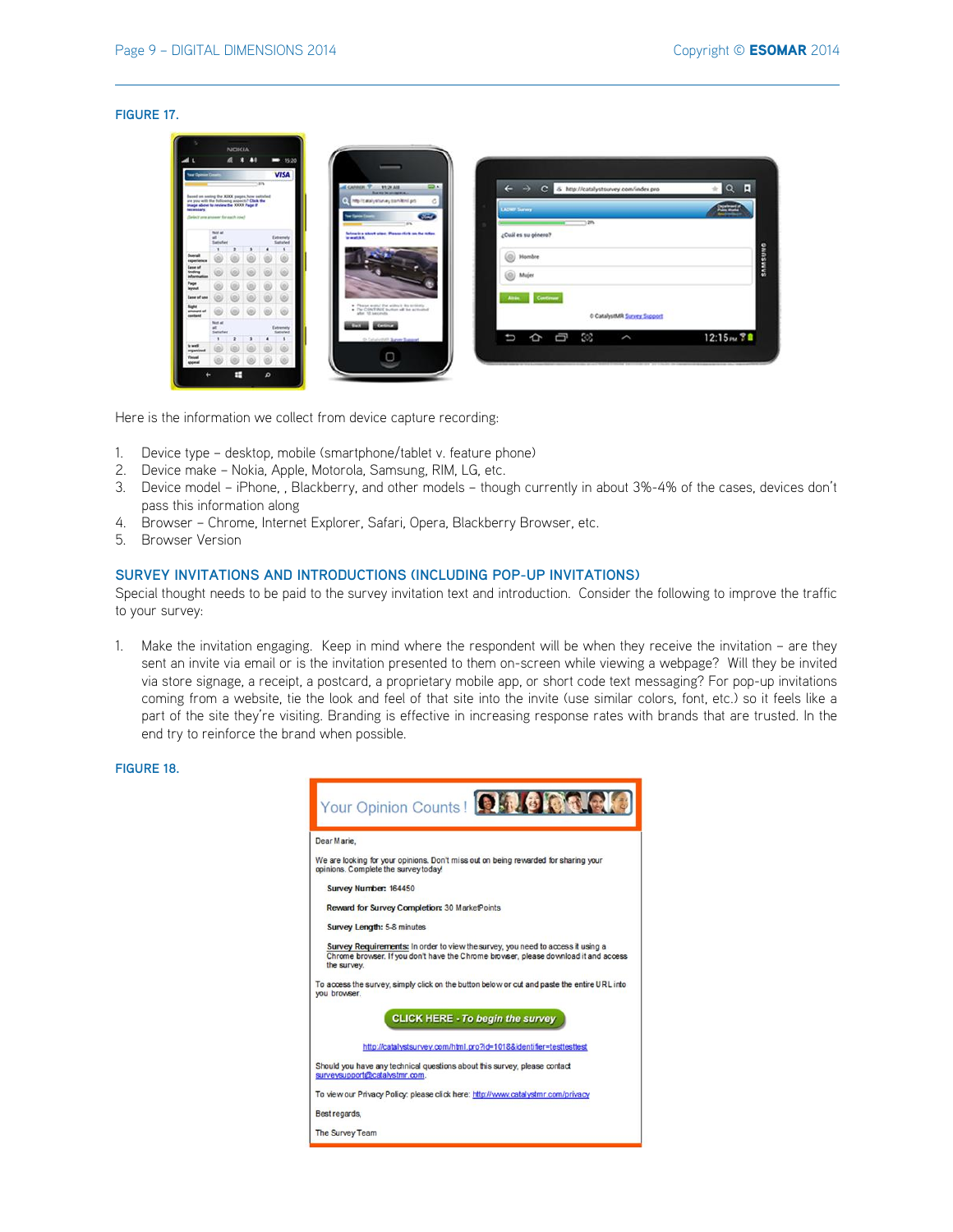- 2. Graphically rich emails are not considered spam anymore. There was a time when we recommended to our clients that we send text based email so that the invitation doesn't appear as spam to the prospective respondent or to email spam filters. Since spam fatigue has largely disappeared due to spam filtering technology, participation rates increase with graphically rich branded email invitations.
- 3. Keep the invitation text short, clear and "sales-ish". The invitation will only have the viewer's attention for a few seconds, so make the words you use count. Be sure to convey the sense that customer/site visitor opinion's matter and that the feedback customers/viewers provide can influence the development of new and existing products and services. Be informative and honest about the survey length and let the respondents know about any incentives being offered, if applicable. If it's a 10 minute survey and the invitation tries to draw respondents in by stating a 5 minute survey length, respondents are more likely to dropout or give more negative responses because they will feel misled.
- 4. If the survey invitation is directed at a specific audience, let the respondent know this. This can convey the idea that the respondent has a special opportunity to give feedback.

## **OTHER INFORMATION/CONSIDERATIONS**

## **FIGURE 19.**



- 1. Media campaign generated traffic: Are you or your client doing a media campaign to drive traffic to you or your client's site? Pre and post surveys are a great way to measure media/ad campaign effectiveness. If there's a media campaign running or upcoming, help establish a baseline prior to its launch. Then run the survey again to measure increased traffic, satisfaction, purchases, etc. depending on what the research is designed to measure.
- 2. Text-back messaging: Text invites can be especially effective for invitations where you're looking to draw in a large audience at an event (sporting event, conference, etc.) or store location, point-of-purchase, etc.
- 3. QR codes: Generating custom QR codes that link to a mobile survey help drive traffic and require little effort of the respondent. QR codes can carry data within them that can aid the research, drive survey logic, and customize the survey experience. For example, QR codes can contain data like a store number and purchase information to track where respondents are coming from. QR codes can also reinforce your client's brand by putting a logo or other image within the QR code itself (see figure 20).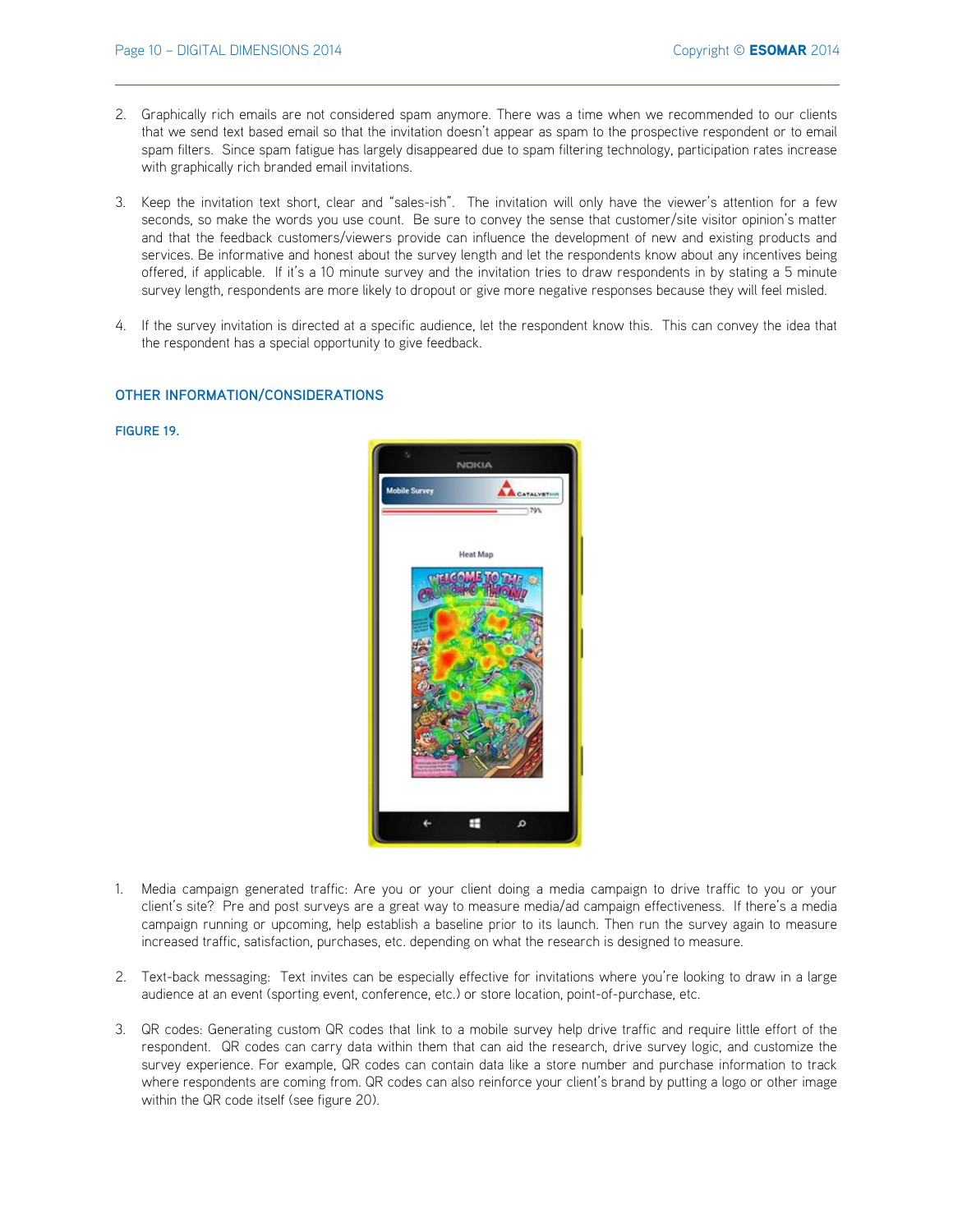#### **FIGURE 20.**



# **KNOW YOUR SITE STATS BEFORE CONDUCTING WEBSITE INTERCEPT SURVEYS**



Website pop-up invitations: Utilize site-wide pop-up survey invitation code across a given website. Pop-up invitations have proven to be very effective in generating traffic for website evaluation surveys, panel recruitments, etc.

Understanding the research objective is critical to guiding your mobile survey data collection. Here are some things to understand:

- 1. What are the site traffic statistics?
- 2. What does the traffic to the site look like? How many visits to the site per month? What percentage is new? How much time do visitors spend on the site and on what specific pages? What pages are the most visited?
- 3. How many unique visitors per month vs. return visitors?
- 4. What reason(s) do visitors have for visiting the mobile site? Are they looking for general or specific information, to make a purchase, or because they're excited about a new product offering?

**FIGURE 21.** 

**Invitation Popup** 

# **Evaluation**